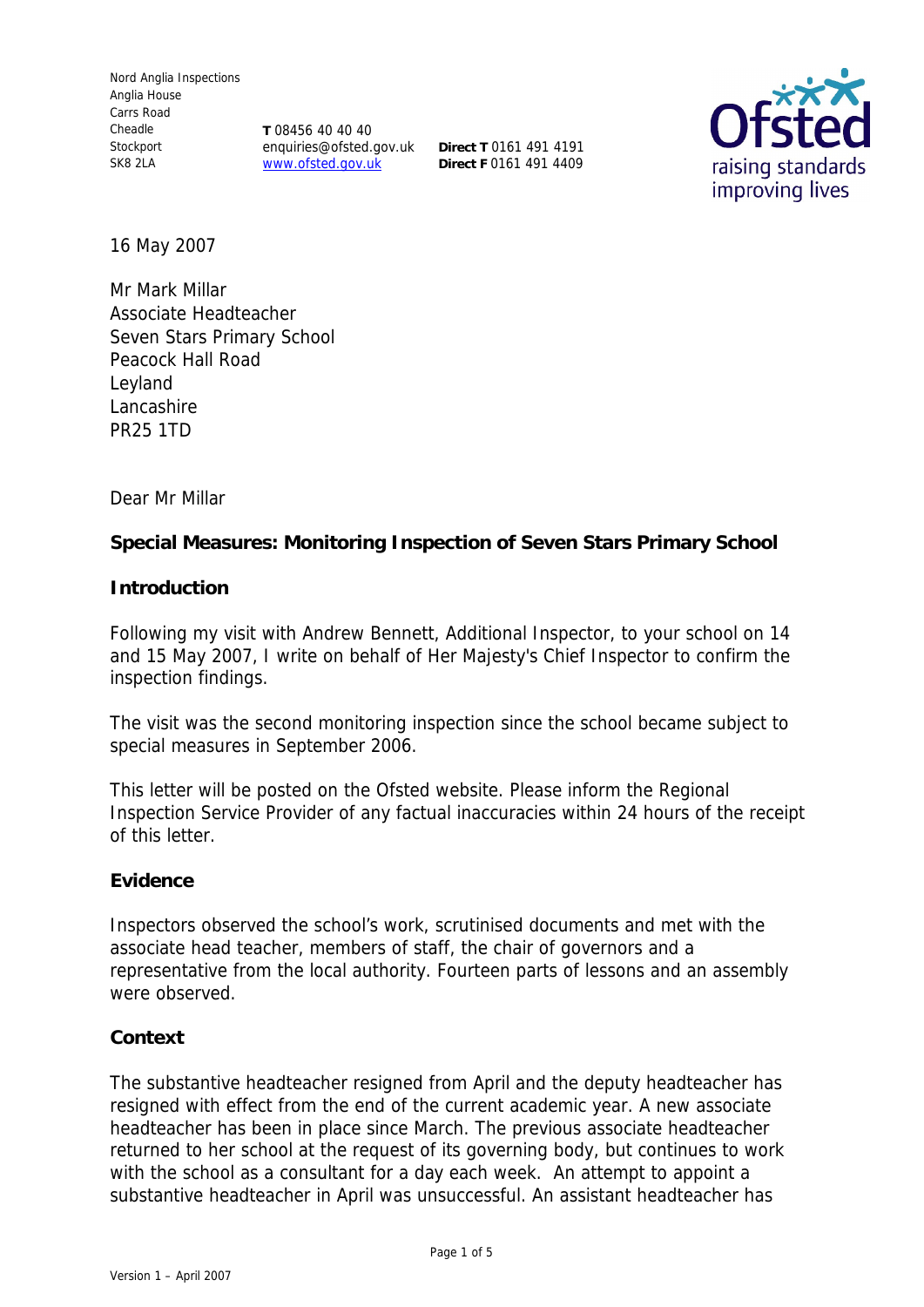

been seconded to the school from the second half of the summer term for the coming academic year. Interviews for a teacher with a responsibility allowance are to be held shortly. The leadership of the school during the autumn term has yet to been finalised.

# **Achievement and standards**

A detailed review of the attainment and progress of pupils in the previous academic year was provided in the last monitoring letter. An analysis of the performance in the national tests and assessments in 2007 will be made during the next monitoring visit. On the basis of observations, standards overall remain well below average. The standards in the Foundation stage and Key Stage 1 are close to national expectations, but those in Key Stage 2 remain well below average. Standards in Key Stage 2 vary between the subjects, with standards in writing being significantly lower than those in reading. Standards also vary between year groups, with standards in Year 6 being particularly low. In lessons observed, progress was satisfactory or better, but overall progress is inconsistent and the school's assessment data confirm that there remains significant underachievement.

Progress on the areas for improvement identified by the inspection in September 2006:

Improve standards in English **–** inadequate progress

### **Personal development and well-being**

The personal development and well-being of pupils are satisfactory. The majority of pupils attend school regularly and are punctual. Pupils behave well in and around school and there have been no exclusions since the previous monitoring visit. Their social skills are well developed. They co-operate in classroom activities and play together harmoniously at break times. Pupils make good use of the designated areas in the school grounds for active play and for sitting quietly, and older pupils help younger pupils to play together. Pupils are polite and eager to discuss their work with visitors.

Pupils' attitudes to learning are satisfactory overall. Where teaching lacks pace or teachers prolong activities, pupils are passive and can lose concentration, but in the most effective lessons pupils are enthusiastic and enjoy their learning.

### **Quality of provision**

The quality of teaching continues to improve; it remains satisfactory overall. While no inadequate lessons were seen, and the proportion of good teaching has increased since the previous monitoring inspection, there is still insufficient teaching that is lively and inspiring enough to make a swift impact on improving the quality of pupils' learning and thus raise standards of attainment. There is a greater focus on pitching tasks at appropriate levels to meet the differing abilities of pupils in some lessons but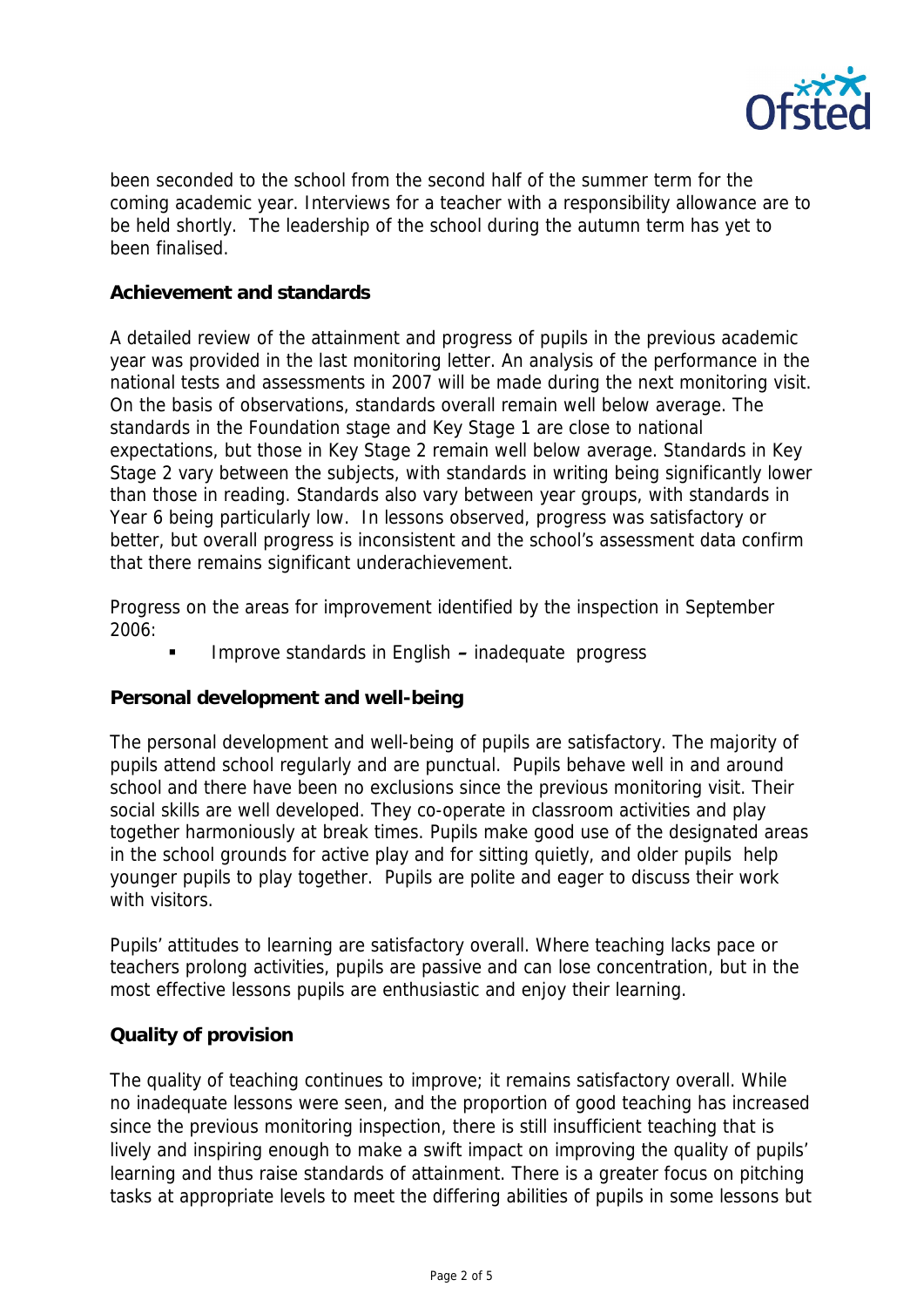

this is not fully embedded. The distribution of better teaching is uneven, with more in the Foundation Stage and in Key Stage 1 than in Key Stage 2, where the effects of staff changes have hindered progress in developing a shared approach to teaching and learning. More changes in staffing in Key Stage 2 are anticipated in September 2007; if rapid improvements in the quality of teaching and learning are to be quickly achieved, much will rest on the consistent implementation of new policies for teaching and learning and marking that were recently approved by governors.

The most successful lessons are those in which pupils are given activities that sustain their interest and encourage them to reflect on their learning. When asked to work in pairs or groups, pupils develop confidence in expressing ideas and willingly take responsibility for independent learning. A lack of challenge is the most common weakness in lessons that are merely adequate; when there is too little for pupils to do independently, and when they are not kept busy by a sequence of interesting tasks, learning becomes dutiful rather than exciting and progress is not fast enough to improve standards significantly. Pupils with learning difficulties and/or disabilities are well supported by adults in classrooms and are included sensitively in activities by other pupils so that their progress is equivalent to that made by their peers.

Inconsistencies in marking noted previously are still evident. Most teachers take considerable trouble to write comments on pupils' work but too often these merely describe what has been achieved, or not. There is seldom a clear explanation of what steps pupils need to take either to consolidate their attainment or to move to the next level. Targets, and pupils' awareness of them, are an increasing feature of lessons but without consistent diagnostic marking it will be difficult for pupils to achieve them.

Because of recent disruptions in staffing, the curriculum experienced by pupils has not been sufficiently broad and balanced in all year groups. This situation has been recognised and an audit conducted. A revised curriculum map is intended to ensure equality of access for all pupils in the near future. Extra-curricular activities and enhancements to the day-to-day curriculum continue to be popular and make an effective contribution to broadening many pupils' experiences and aspirations. At the time of this monitoring inspection, Year 3 pupils were enjoying a sequence of visits to a nearby facility where they learn a range of skills in an outdoor environment, while Year 6 pupils are receiving sports coaching from the staff of a local professional rugby club.

Progress on the areas for improvement identified by the inspection in September 2006:

 Raise pupils' achievement by improving teaching and learning through the sharing of good practice and the elimination of unsatisfactory teaching **–** satisfactory progress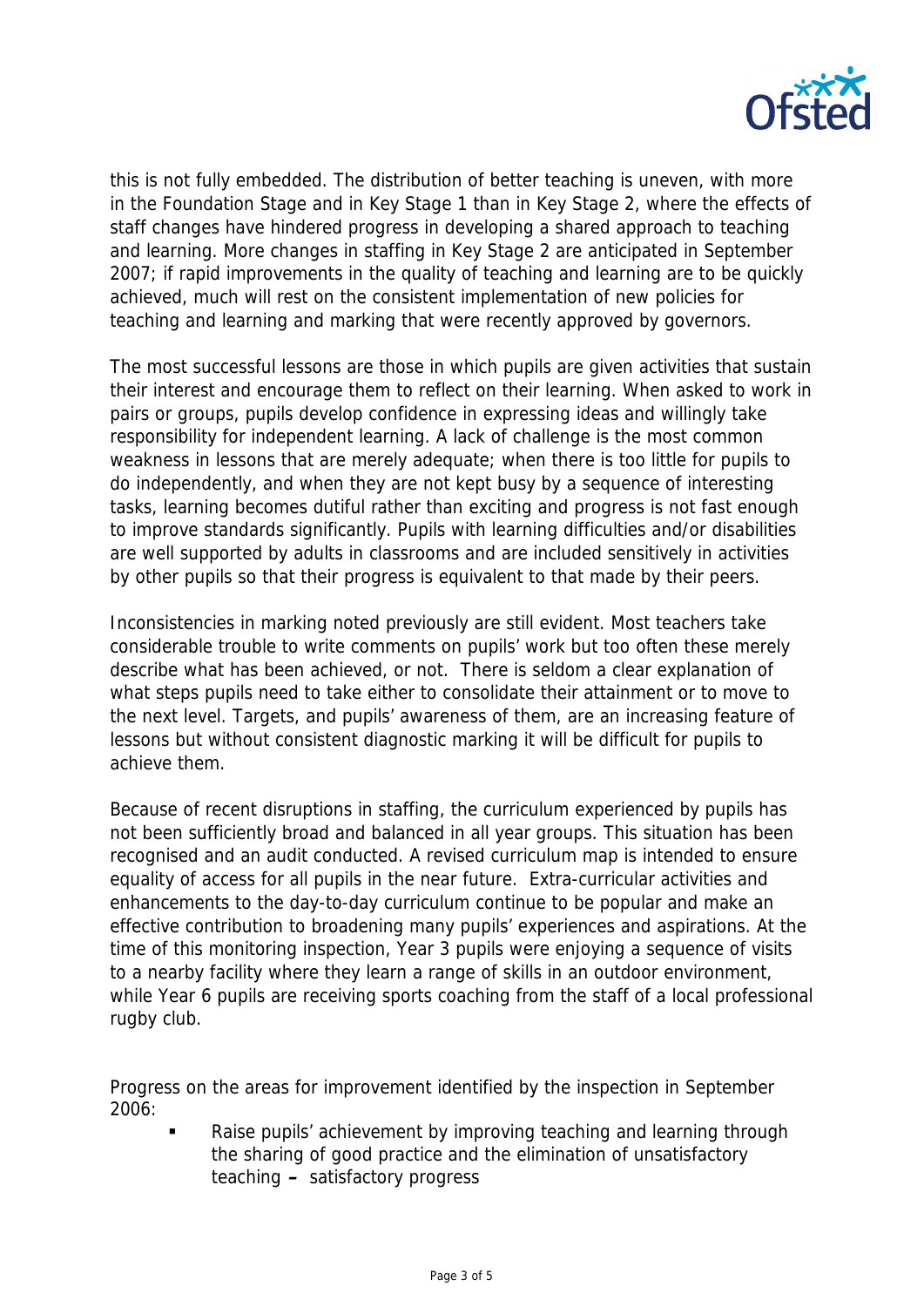

# **Leadership and management**

The action plan for the summer term has been revised and continues to drive improvement. A regular newsletter is produced to keep parents well informed of developments in the school and to celebrate the achievements of pupils. The unforeseen change of the associate headteacher during the last term and the uncertainty over the future leadership of the school have limited the embedding of procedures to monitor and evaluate the quality of provision. However, the current associate headteacher has a clear understanding of the strengths and areas for development in the school. There is a detailed calendar for the monitoring and evaluation of teaching, planning and pupils' progress for the summer term, but an annual schedule of monitoring has not been established to support the selfevaluation of the school. There has been a reduction in the frequency of formal monitoring of lessons by the senior management team and this means that there has been little progress in sharing the best practice since it is not routinely identified through observation and detailed feedback. There are plans to address this and a timetable has been set to involve the core subject leaders in the process.

Efforts to improve the quality of teaching have continued successfully through a well co-ordinated programme of training and support, but plans for peer coaching have not been fully implemented. There is now an established system to track pupils' attainment and progress and a detailed analysis has been undertaken to identify underachievement. This has resulted in an intensive programme of intervention to support those pupils who are underachieving. The new associate headteacher has also acted to improve the support for the most vulnerable pupils by establishing a pastoral support team to address barriers to learning.

The role of the governing body in holding the school to account remains underdeveloped and this is an important area to be addressed urgently. The governors are to undertake an audit of their strengths and the effectiveness of their processes. This should allow them to identify their development needs and to build on the training they have received in the use of performance data.

Progress on the areas for improvement identified by the inspection in September 2006:

 Strengthen management and monitoring systems to ensure that initiatives are embedded in practice **–** satisfa**c**tory progress

# **External support**

The local authority has continued to provide valued support to the school. The adviser from the monitoring and intervention team and the consultant headteacher have supported the monitoring of the progress of the school in improving teaching and raising attainment. The support of primary strategy consultants is carefully coordinated and its impact is evaluated regularly. It is valued by the school and has brought about improvements in the confidence of the staff in planning, assessment